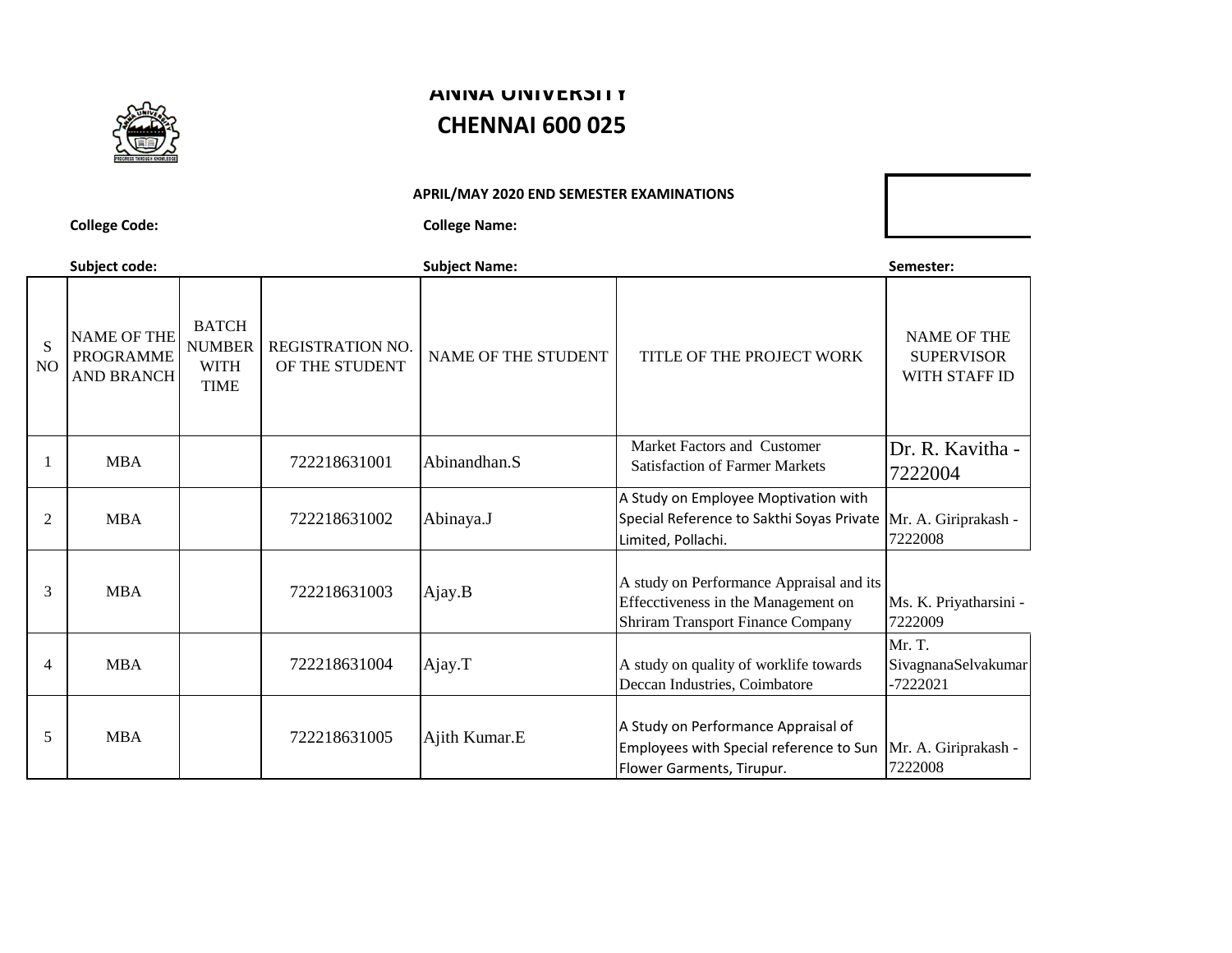| 6  | <b>MBA</b> | 722218631006 | Akshaya Nivasini.M | A study on Work Life Balance in ICICI<br>Prudential Life Insurance, Pollachi                                                                                                                                                               | Ms. K. Priyatharsini -<br>7222009           |
|----|------------|--------------|--------------------|--------------------------------------------------------------------------------------------------------------------------------------------------------------------------------------------------------------------------------------------|---------------------------------------------|
| 7  | <b>MBA</b> | 722218631007 | Aravind.S          | A Study on Materials Management<br>System in Textile Mills in Coimbatore<br>District With Reference to Stores                                                                                                                              | Ms. M. Kunthavi -<br>7222010                |
| 8  | <b>MBA</b> | 722218631009 | Arul Agneshwari.T  | A study on performance appraisal with<br>special reference to Sakthi Soyas Limited<br>Pollachi                                                                                                                                             | Mr. T.<br>SivagnanaSelvakumar<br>$-7222021$ |
| 9  | <b>MBA</b> | 722218631010 | Arun RD            | A Study on Organisational Climate and<br>Organisational Commitment among the<br><b>Employees of Bannari Amman Spinning</b><br>Mills, Coimbatore.                                                                                           | Mr. A. Giriprakash -<br>7222008             |
| 10 | <b>MBA</b> | 722218631011 | Arunkumar.B        | A study on Recruitment in Job<br>Consultancy Firms towards ites sector at<br>Coimbatore city                                                                                                                                               | Ms. K. Priyatharsini -<br>7222009           |
| 11 | <b>MBA</b> | 722218631012 | Arunkumar.K        | A Study on working capital management<br>of KSE Ltd., Swaminathapuram                                                                                                                                                                      | Dr. R. Thiyagu -<br>7222001                 |
| 12 | <b>MBA</b> | 722218631013 | Arunkumar.S        | A Study on the Work Impact of Human<br><b>Resources Management Practices on</b><br>Organization Commitment of Employees<br>in Textile Industry - With Special<br>Reference to D.R. Cotton Private Limited,<br>Udumalpet, Tirupur District. | Dr. R. Balaji Vignesh<br>$-7222017$         |
| 13 | <b>MBA</b> | 722218631014 | Ashwaniya.A        | A Study on Employees Quality of Work<br>Life in Murugesan TVS Motors, Theni.                                                                                                                                                               | Mr. A. Giriprakash -<br>7222008             |
| 14 | <b>MBA</b> | 722218631015 | Balaguru.G         | A Study on Financial Performance<br>Analysis in Aavin Milk Products,<br>Coimbatore                                                                                                                                                         | Dr. R. Sharmila -7222012                    |
| 15 | <b>MBA</b> | 722218631016 | Bharanidharan.B    | A Study on Stress of Employees With<br>Special Reference to Precot Meridian<br>Limited, Coimbatore                                                                                                                                         | Dr. R. Balaji Vignesh<br>$-7222017$         |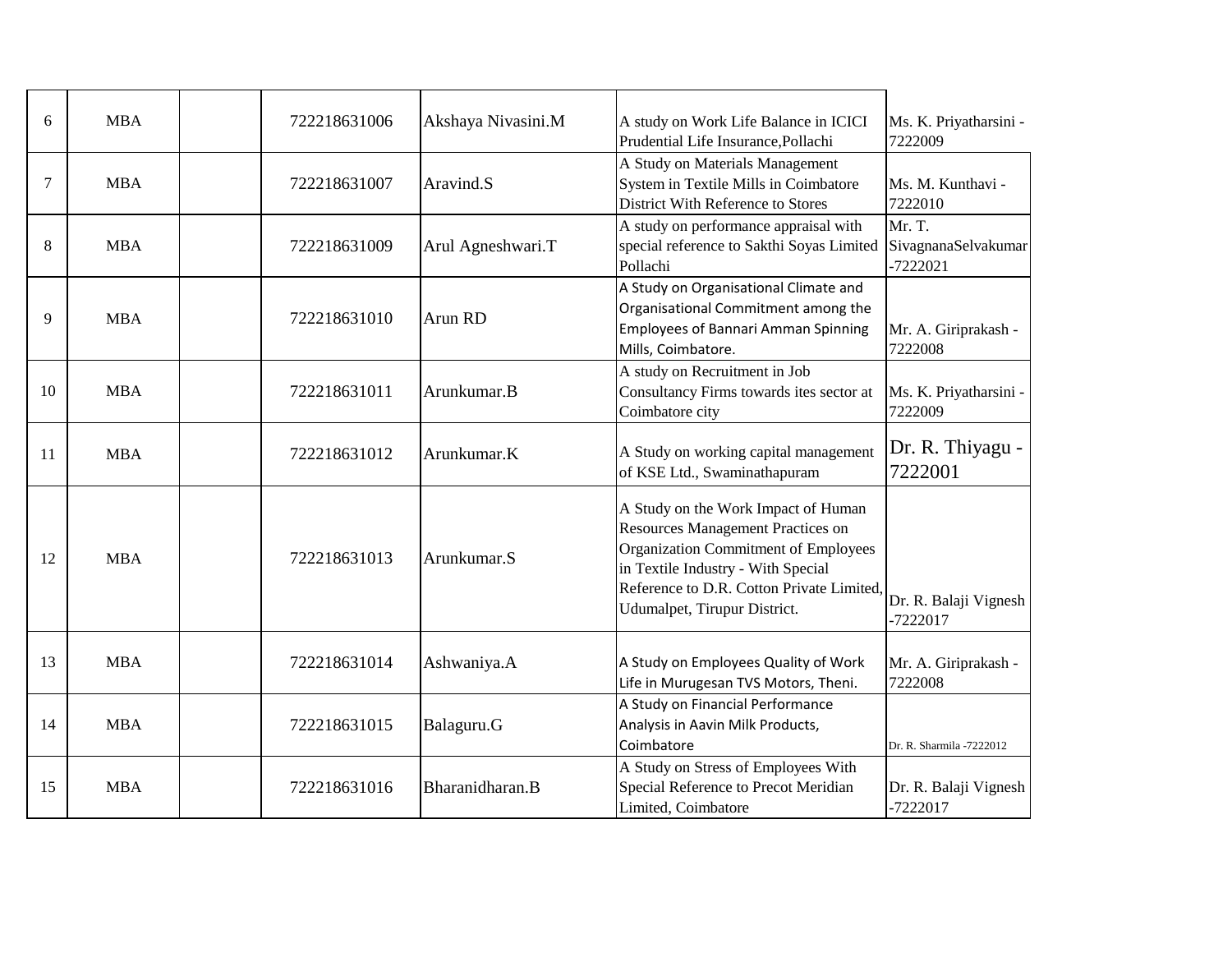| 16 | <b>MBA</b> | 722218631017 | Bhavadharani.K   | The Study of Implementing 360 Degree<br>Performance Appraisal at Shiva Texyarn<br>Limited.                                                                                   | Mr. A. Giriprakash -<br>7222008             |
|----|------------|--------------|------------------|------------------------------------------------------------------------------------------------------------------------------------------------------------------------------|---------------------------------------------|
| 17 | <b>MBA</b> | 722218631018 | Boobathi.S       | A Study on Financial Performance of<br>Roots Industries India Ltd, Coimbatore                                                                                                | Dr. R. Sharmila -7222012                    |
| 18 | <b>MBA</b> | 722218631019 | Boopathy.D       | A Stuy on Consumer Perception Towards<br><b>Digital Payment Application</b>                                                                                                  | Dr. R. Balaji Vignesh<br>-7222017           |
| 19 | <b>MBA</b> | 722218631020 | Deepika.P        | A Study on Employees Job Satisfaction<br>With Special Reference to V.G.Textiles<br>Pvt Ltd, Udumalpet                                                                        | Ms. K. Priyatharsini -<br>7222009           |
| 20 | <b>MBA</b> | 722218631021 | Dhana lakshmi.V  | A study on problems faced by women<br>entrepreneurs in unorganised sector                                                                                                    | Mr. T.<br>SivagnanaSelvakumar<br>$-7222021$ |
| 21 | <b>MBA</b> | 722218631022 | Dharani.A        | A Study on Techniques used for Reducing<br>Stress level and Increasing the<br>Effectiveness of Workers with Special<br>Reference top Sarmangal Synthetic<br>Private Limited. | Mr. A. Giriprakash -<br>7222008             |
| 22 | <b>MBA</b> | 722218631023 | Dineshkumar.S    | A Study on Equity price fluctuations in<br><b>NSE Market</b>                                                                                                                 | Dr. R. Kavitha -<br>7222004                 |
| 23 | <b>MBA</b> | 722218631024 | Dinesh Vikaram.G | A Study on Work Life Balance of Bank<br>Employees with reference to Pollachi<br>Taluk                                                                                        | Ms. K. Priyatharsini -<br>7222009           |
| 24 | <b>MBA</b> | 722218631025 | Divya bharathi.S | A Study on Qaulity of Work Life Among<br>Employees in SM Textiles, Triupur                                                                                                   | Dr. R. Balaji Vignesh<br>$-7222017$         |
| 25 | <b>MBA</b> | 722218631026 | Eswari.V         | A Relationship Between Qulaity<br>Management Practices and The<br>Performance of Manufacturing Firms in<br>Coimbatore District                                               | Ms. M. Kunthavi -<br>7222010                |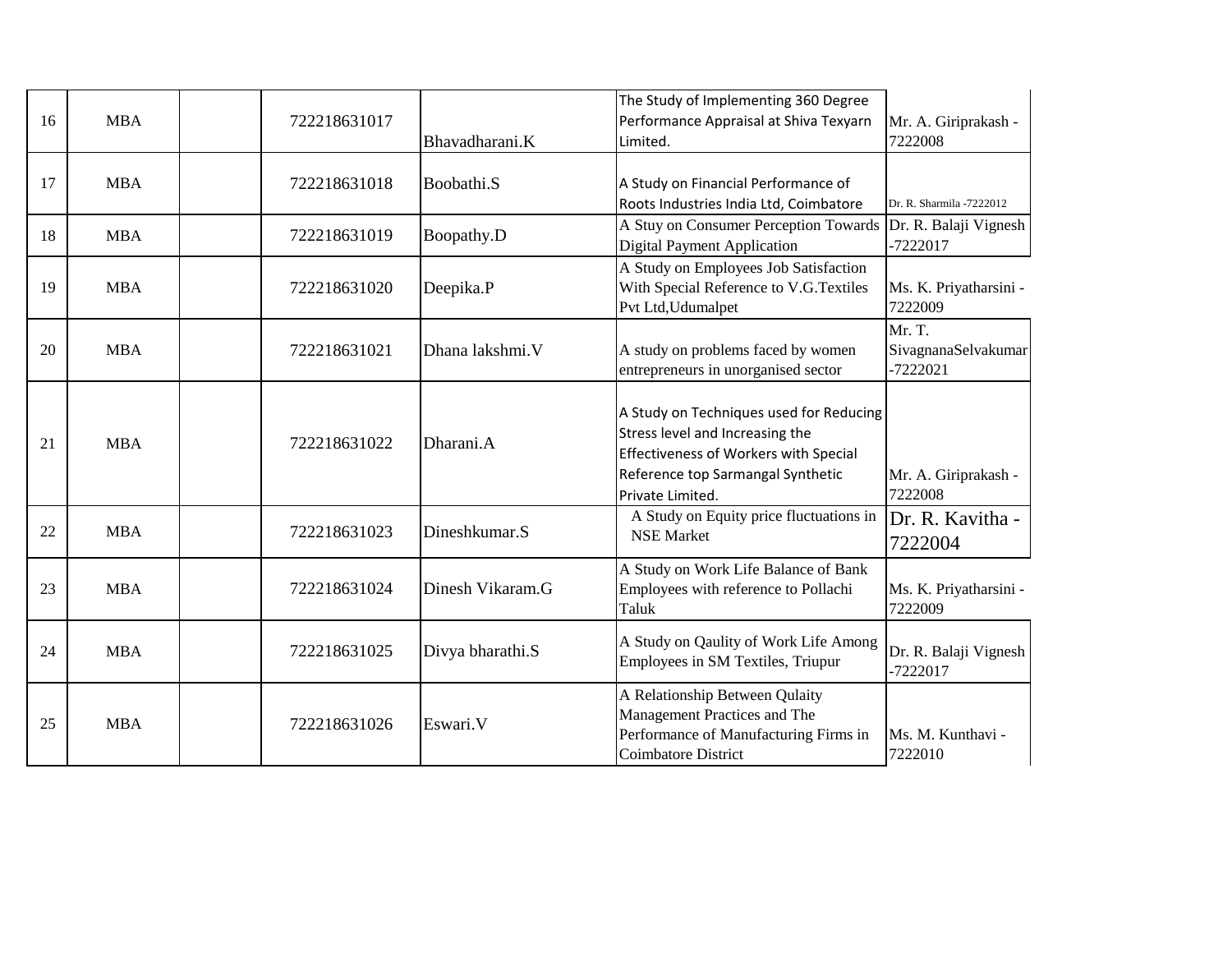| 26 | <b>MBA</b> | 722218631027 | Gangatharan.K      | Maintenance and Safety Manangement<br>System in Textile Units in Southrn<br>Districts of Tamil Nadu                                                            | Dr. A. Thamaraiselvi -<br>7222022 |
|----|------------|--------------|--------------------|----------------------------------------------------------------------------------------------------------------------------------------------------------------|-----------------------------------|
| 27 | <b>MBA</b> | 722218631028 | Gomathi.K          | A Study on Problems and Prospects of<br>Women Employees in Textile Industry.                                                                                   | Mr. A. Giriprakash -<br>7222008   |
| 28 | <b>MBA</b> | 722218631029 | Gopalakrishnan.K   | A Study on Supply Chain Management in<br>Big Bazzar with Special Refrence to<br>Palakkad District                                                              | Ms. M. Kunthavi -<br>7222010      |
| 29 | <b>MBA</b> | 722218631030 | Hariharan.S        | A Study on Financial Performance<br>Analysis of India Infoline Limited,<br>Pollachi                                                                            | Ms. R. Ananthi -<br>7222020       |
| 30 | <b>MBA</b> | 722218631031 | Hema Harshini.C    | A study on promotion at mall with<br>reference to lifestyle store Coimbatore                                                                                   | Dr. R. Thiyagu -<br>7222001       |
| 31 | <b>MBA</b> | 722218631032 | Indhu Iswarya.M    | Investment awareness in financial asset<br>and preference of financial intermediaries<br>in equitues trading                                                   | Dr. R. Thiyagu -<br>7222001       |
| 32 | <b>MBA</b> | 722218631033 | Indirakumar.M      | A Study on Fund Flow Statement                                                                                                                                 | Dr. R. Balaji Vignesh<br>-7222017 |
| 33 | <b>MBA</b> | 722218631034 | Jayakumar.GK       | Effect of E-Loyalty cues on Repurchase<br>behavioral Intention of Flipkart                                                                                     | Dr. R. Kavitha -<br>7222004       |
| 34 | <b>MBA</b> | 722218631035 | Jayaramakrishnan.N | A study on Employee Job Satisfaction on<br>Suguna Poultry Farm Private Limited                                                                                 | Dr. R. Sharmila -7222012          |
| 35 | <b>MBA</b> | 722218631036 | Jeyaseelan.J       | A Study on Problems faced by Freight<br>Forwarders to 20Cube Logistics                                                                                         | Ms. R. Ananthi -<br>7222020       |
| 36 | <b>MBA</b> | 722218631038 | Kalki Priya.R      | A Study on Employee Attrition and<br>Retention Strategies with Special<br>reference to Super Sales India Limited Jay Mr. A. Giriprakash -<br>Textiles - Unit 1 | 7222008                           |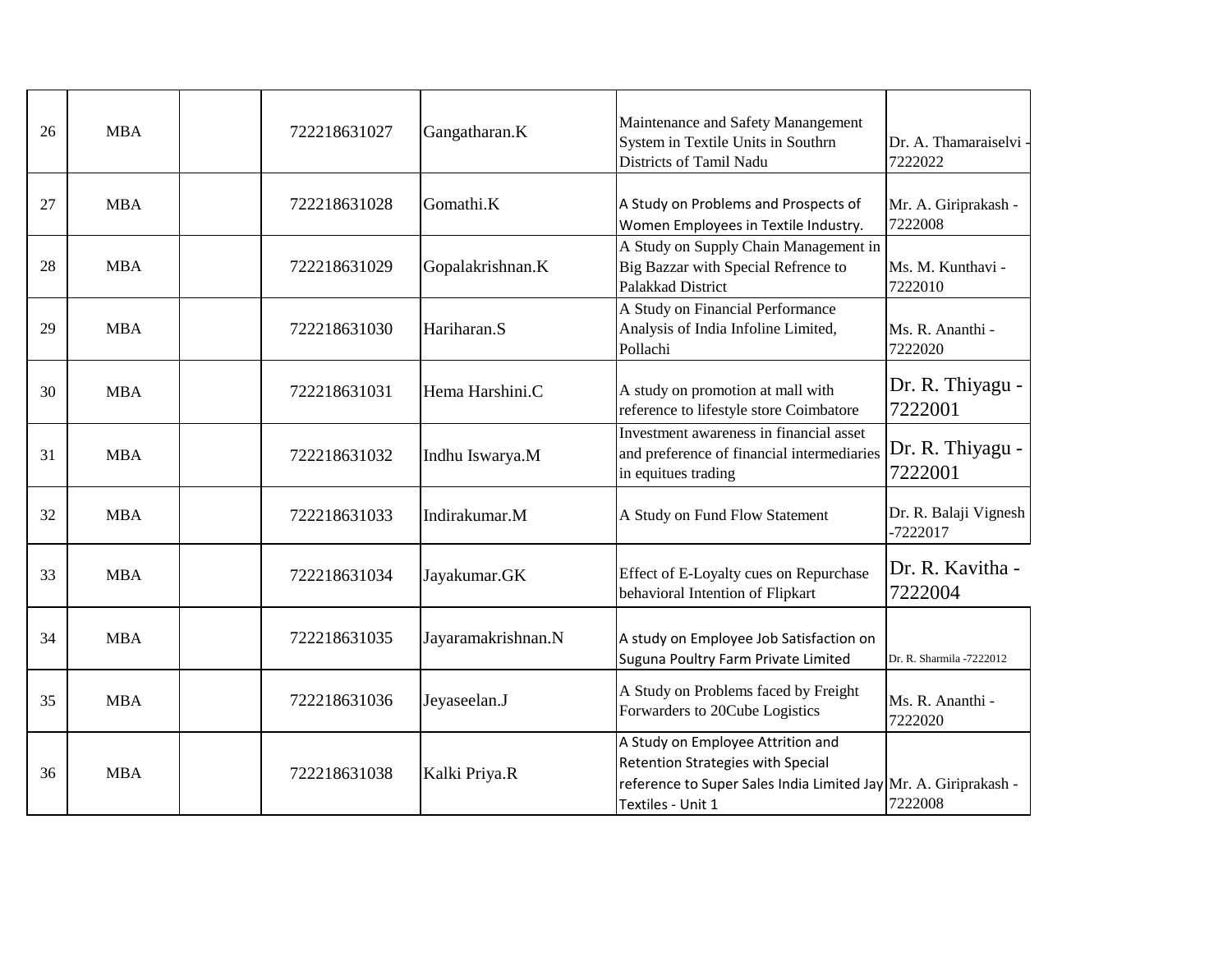| 37 | <b>MBA</b> | 722218631039 | Kannika Parameswari.M | Impact of Non-Performing Assets on<br><b>Public and Private Sector Banks</b>                                                      | Dr. R. Sharmila -7222012                    |
|----|------------|--------------|-----------------------|-----------------------------------------------------------------------------------------------------------------------------------|---------------------------------------------|
| 38 | <b>MBA</b> | 722218631040 | Karthick Kumar.A      | A study on Employee Attitudes towards<br>Motivational Practices with special<br>Reference to Modern Spinning<br>Mill, Pollachi    | Ms. K. Priyatharsini -<br>7222009           |
| 39 | <b>MBA</b> | 722218631041 | Karthikeyan.R         | A Study on Performance of E-Supply<br>Chain Management with Special<br>Reference to Coimbatore District                           | Dr. R. Sharmila -7222012                    |
| 40 | <b>MBA</b> | 722218631042 | Kavi Avinesh.N        | A Study on E-Commerce Applications in<br><b>Industrial Supply Chain Management</b>                                                | Ms. M. Kunthavi -<br>7222010                |
| 41 | <b>MBA</b> | 722218631044 | Kavya Devi.A          | A Study on Effectiveness of Material<br>Handling and Transportation Challenges -<br>With Special Reference to Safe Express<br>Ltd | Ms. M. Kunthavi -<br>7222010                |
| 42 | <b>MBA</b> | 722218631045 | Keerthana.K           | A study on performance appraisal of an<br>employee wityh special reference to<br><b>SANTEX INC</b>                                | Mr. T.<br>SivagnanaSelvakumar<br>$-7222021$ |
| 43 | <b>MBA</b> | 722218631046 | Keerthanna.B          | A Study on Comparative Analysis of<br>Performance of Mutual funds between<br>private and Public sectors                           | Dr. R. Kavitha -<br>7222004                 |
| 44 | <b>MBA</b> | 722218631048 | Kishore.T             | AStudy on Brand Awareness on<br>Auaguard                                                                                          | Dr. R. Kavitha -<br>7222004                 |
| 45 | <b>MBA</b> | 722218631049 | Lakshmanan.C          | A Study on Financial Performance of<br>Kaleeuswari Refinery Lt - Thalaiyuthu,<br>Palani                                           | Ms. R. Ananthi -<br>7222020                 |
| 46 | <b>MBA</b> | 722218631050 | Lijanthan.K           | Factors Considered for Recruitment and<br>Selection with Special reference to<br>Amman Spinning Mills, Sultanpet.                 | Mr. A. Giriprakash -<br>7222008             |
| 47 | <b>MBA</b> | 722218631051 | Madhan. A. S          | A study on customers satisfaction<br>towards handloom products                                                                    | Dr. R. Thiyagu -<br>7222001                 |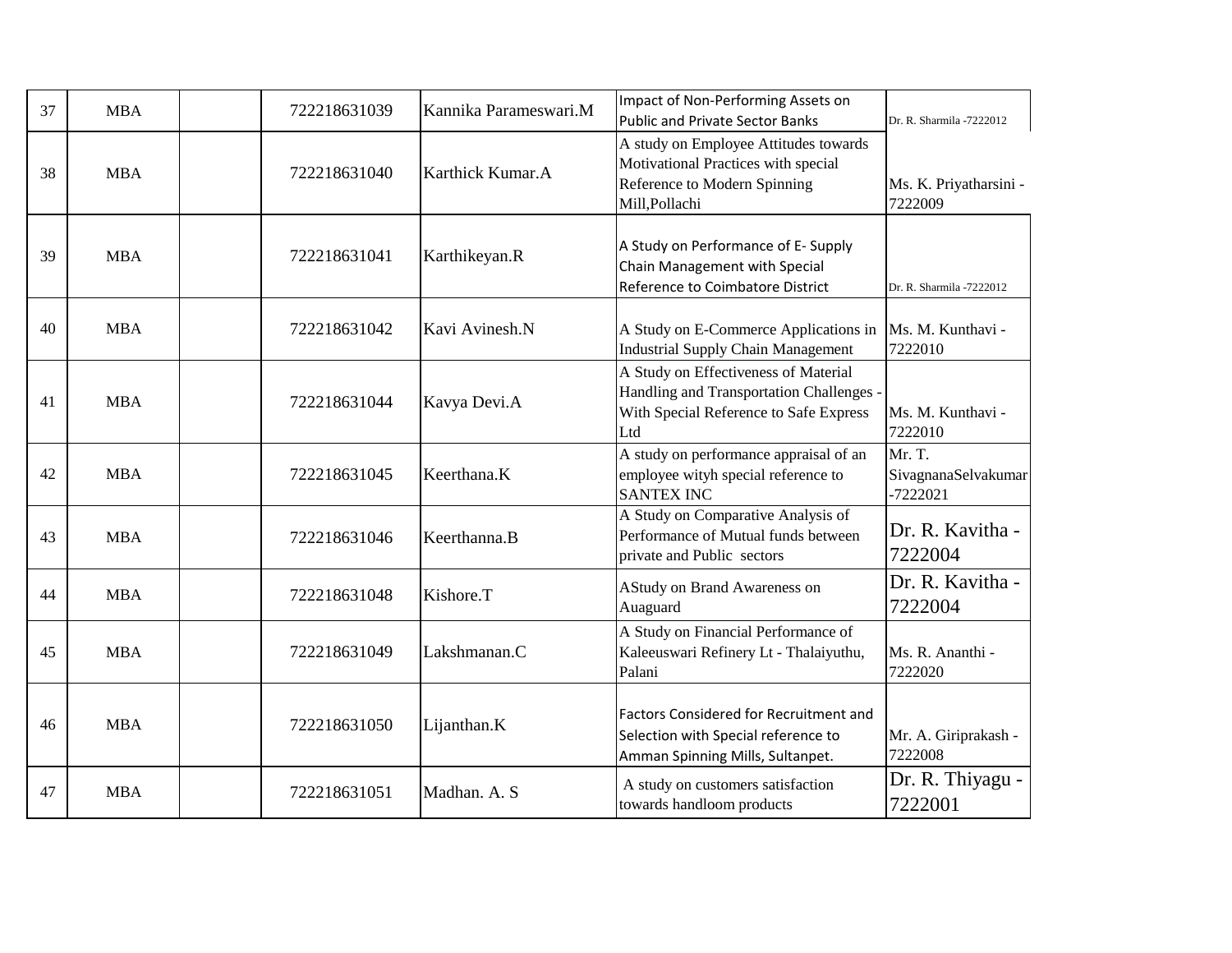| 48 | <b>MBA</b> | 722218631052 | Madhankumar.S      | A study on Labour Welfare Methods<br>among Employees in Victor Fabs                                                                                            | Ms. K. Priyatharsini -<br>7222009           |
|----|------------|--------------|--------------------|----------------------------------------------------------------------------------------------------------------------------------------------------------------|---------------------------------------------|
| 49 | <b>MBA</b> | 722218631053 | Mahesh Bhubathy.G  | A Study on Logistics Cost Management<br>in Inland Container Depots with Special<br>Reference to Coimbatore District                                            | Dr. A. Thamaraiselvi -<br>7222022           |
| 50 | <b>MBA</b> | 722218631054 | Malini.C           | A study on customer awareness and<br>satisfaction of kIA cars                                                                                                  | Dr. R. Thiyagu -<br>7222001                 |
| 51 | <b>MBA</b> | 722218631055 | Manikanda Prasad.S | A study on consumer awareness and<br>satisfaction towards online hotel<br>reservation                                                                          | Dr. R. Thiyagu -<br>7222001                 |
| 52 | <b>MBA</b> | 722218631056 | Manju.M            | A Study of Supply Chain Management In<br><b>Construction Industry</b>                                                                                          | Ms. R. Ananthi -<br>7222020                 |
| 53 | <b>MBA</b> | 722218631057 | Marimuthu.A        | Health Status, Job Involvement and Job<br>Satifaction of Textile Workers - A Study<br>with Special Reference to Gounder<br>Spinners, Dharapuram Road, Thungavi | Dr. R. Balaji Vignesh<br>-7222017           |
| 54 | <b>MBA</b> | 722218631058 | Mathivathani.N     | A Study on Human Resource Practice of<br>GVG Paper Mill Private Limited,<br>Udumalpet.                                                                         | Mr. A. Giriprakash -<br>7222008             |
| 55 | <b>MBA</b> | 722218631059 | Mohan Prasad.T     | A Study on financial performance<br>analysis in GK poly tube Pvt Ltd., Salem                                                                                   | Dr. R. Thiyagu -<br>7222001                 |
| 56 | <b>MBA</b> | 722218631061 | Mythili.B          | A study on impact of social media<br>applications among college students with<br>special reference to Pollachi                                                 | Mr. T.<br>SivagnanaSelvakumar<br>$-7222021$ |
| 57 | <b>MBA</b> | 722218631062 | Nancy Riti.J       | A study on the impact of certain<br>macroeconomic factors on Share Price<br>Movements of Vital Sectors                                                         | Dr. R. Sharmila -7222012                    |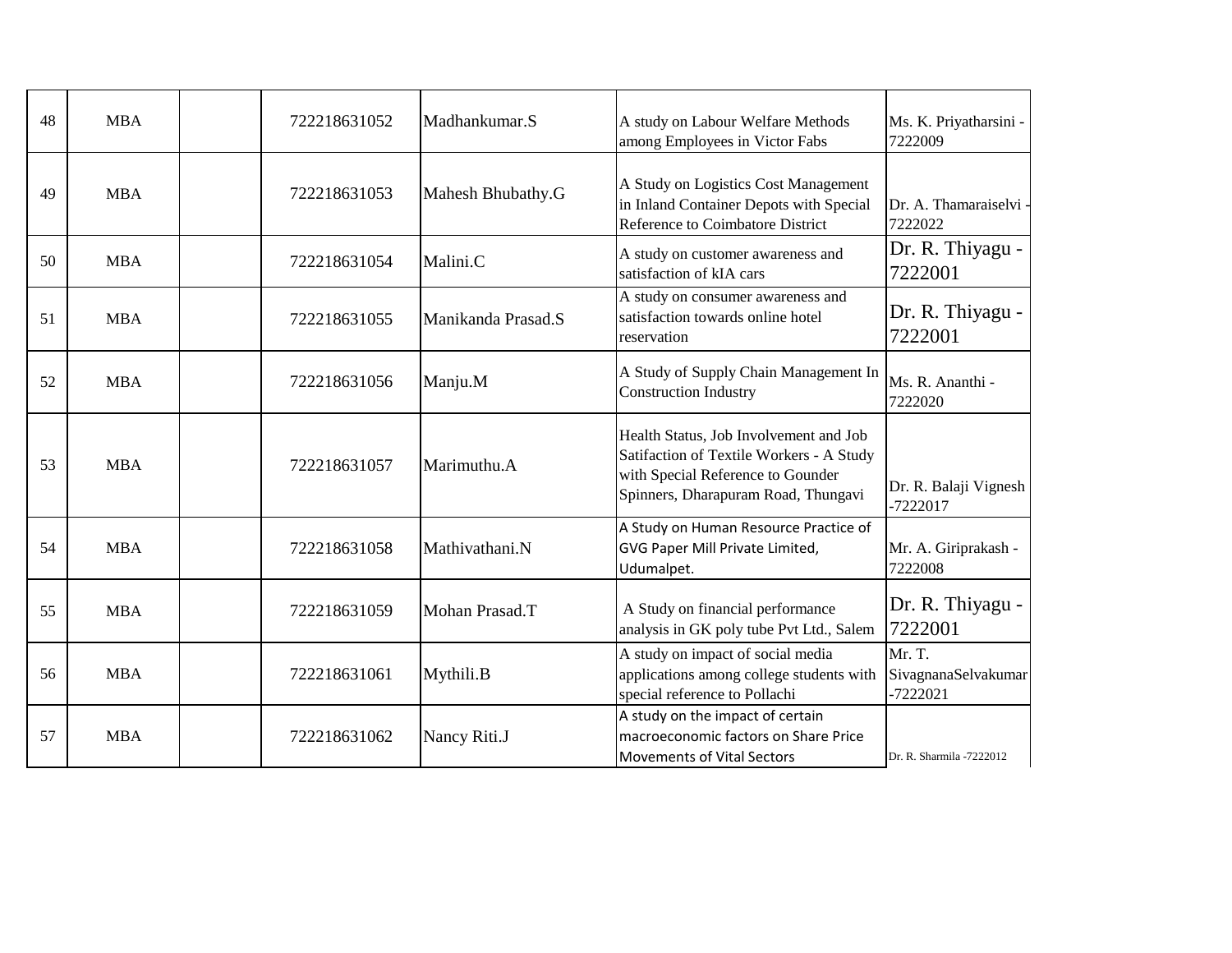| 58 | <b>MBA</b> | 722218631063 | Naveenraj.R       | A Study on Employee Absenteeism at<br>Techvolt Software Pvt Ltd, Coimbatore                                                                           | Ms. K. Priyatharsini -<br>7222009           |
|----|------------|--------------|-------------------|-------------------------------------------------------------------------------------------------------------------------------------------------------|---------------------------------------------|
| 59 | <b>MBA</b> | 722218631064 | Nithya.G          | A study on gender inequality and women<br>in the workplace                                                                                            | Mr. T.<br>SivagnanaSelvakumar<br>$-7222021$ |
| 60 | <b>MBA</b> | 722218631065 | Pavish Kumar.J    | Quality Perception of Private Label<br><b>Brands in Organised Retail Sector</b>                                                                       | Ms. M. Kunthavi -<br>7222010                |
| 61 | <b>MBA</b> | 722218631066 | Pavithira. K      | Factors considered for Recruitment and<br>Selection with Special reference to<br>Amman Spinning Mills, Sultanpet.                                     | Mr. A. Giriprakash -<br>7222008             |
| 62 | <b>MBA</b> | 722218631067 | Pavithra.A        | Determinants of Portfolio Profitability in<br>Automobile Manufacturing Industries in<br>India                                                         | Dr. R. Sharmila -7222012                    |
| 63 | <b>MBA</b> | 722218631068 | Powranika.S       | A study about the brand switching<br>behaviour of people in<br>telecommunications industry with<br>reference to the impact of jio in Palakkad<br>City | Dr. R. Thiyagu -<br>7222001                 |
| 64 | <b>MBA</b> | 722218631069 | Praburam.R        | A Role of Freight Forwarders in Logistics<br>and Suply Chain Management in<br><b>Coimbatore District</b>                                              | Dr. A. Thamaraiselvi<br>7222022             |
| 65 | <b>MBA</b> | 722218631070 | Pradeep.N         | A Study on Financial Performance<br>Analysis of LARSEN and Toubro                                                                                     | Dr. R. Kavitha -<br>7222004                 |
| 66 | <b>MBA</b> | 722218631071 | Praveen Kumar.B   | Digital Marketing Influences on<br>consumer purchase behaviour                                                                                        | Mr. T.<br>SivagnanaSelvakumar<br>$-7222021$ |
| 67 | <b>MBA</b> | 722218631072 | Prethiviraj. V    | Cash Management of J. V. Agencies                                                                                                                     | Ms. R. Ananthi -<br>7222020                 |
| 68 | <b>MBA</b> | 722218631073 | Prithivirajan.C.P | Warehouse workforce Design and<br>Development - with Special Reference to<br>Wings Logistics, Coimbatore                                              | Dr. A. Thamaraiselvi<br>7222022             |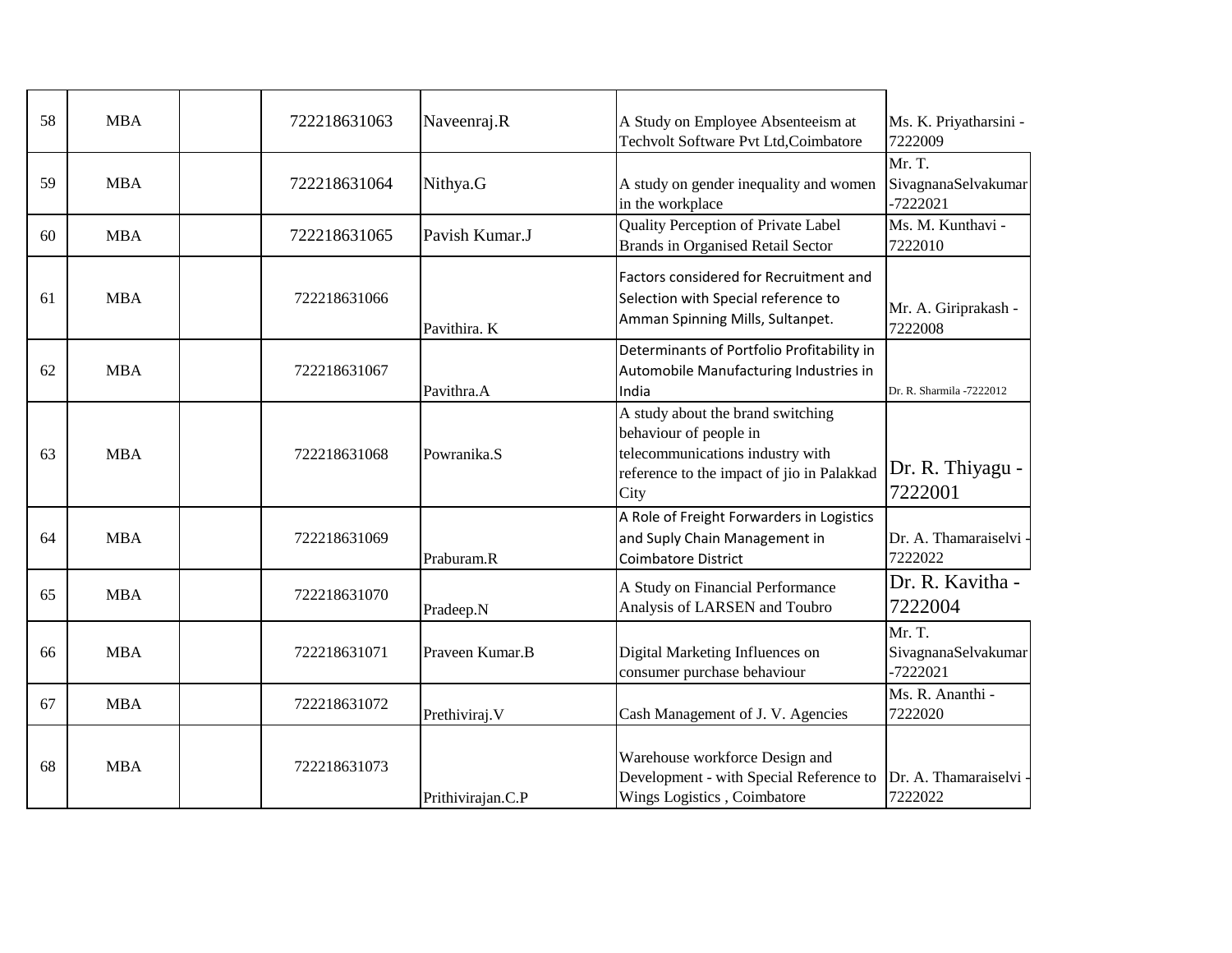| 69 | <b>MBA</b> | 722218631074 | Priya.P          | A Study on Employees Job Satisfaction in<br>Tamilnadu State Transport Corporation<br>LTD,Coimbatore                                     | Ms. K. Priyatharsini -<br>7222009           |
|----|------------|--------------|------------------|-----------------------------------------------------------------------------------------------------------------------------------------|---------------------------------------------|
| 70 | <b>MBA</b> | 722218631075 | Priyadharshini.R | A Study on issues and challenges in<br>managing migrant employees in hotel<br>industries in Pollachi                                    | Mr. T.<br>SivagnanaSelvakumar<br>$-7222021$ |
| 71 | <b>MBA</b> | 722218631076 | Purushothaman.G  | Implementing E-learning on Tire 2 and<br>Tire 3 Cities                                                                                  | Ms. R. Ananthi -<br>7222020                 |
| 72 | <b>MBA</b> | 722218631078 | Raj Kumar G.K    | A Study on the influence of Mass media<br>in the life style of People.                                                                  | Dr. R. Kavitha -<br>7222004                 |
| 73 | <b>MBA</b> | 722218631079 | Raj Sekar.S      | A study on financial performance<br>analysis on Elgi ultra industry Ltd,<br>Coimbatore                                                  | Dr. R. Thiyagu -<br>7222001                 |
| 74 | <b>MBA</b> | 722218631080 | Ramprasad.M      | A study on Financial Performance of<br>Selected Transport and Logistics<br>Companies in India                                           | Dr. R. Sharmila -7222012                    |
| 75 | <b>MBA</b> | 722218631082 | Ranjitha.K       | Determinants of Portfolio Profitability<br>in Automobile Manufacturing<br>Industries in India                                           | Dr. R. Kavitha -<br>7222004                 |
| 76 | <b>MBA</b> | 722218631083 | Rasalakshmi.S    | A Study on Problems and Prospects of<br>Rural Women Entrepreneurs.                                                                      | Mr. A. Giriprakash -<br>7222008             |
| 77 | <b>MBA</b> | 722218631084 | Ravanth Kumar, R | <b>Employee Perception of Human Resource</b><br>Practices - A Study With Special<br>Reference to Kaladi Consulting Services,<br>Chennai | Dr. R. Balaji Vignesh<br>-7222017           |
| 78 | <b>MBA</b> | 722218631085 | Rohinth.R        | A Study on Employee Morale and Stress<br>Management with Special Reference to<br>Unicast Alloys Private Limited, Pollachi               | Dr. A. Thamaraiselvi<br>7222022             |
| 79 | <b>MBA</b> | 722218631086 | Rohith.S         | Financial Performance Analysis of<br>Selected public and Private Sector Banks - Ms. R. Ananthi -<br>A Study Through Camel Model         | 7222020                                     |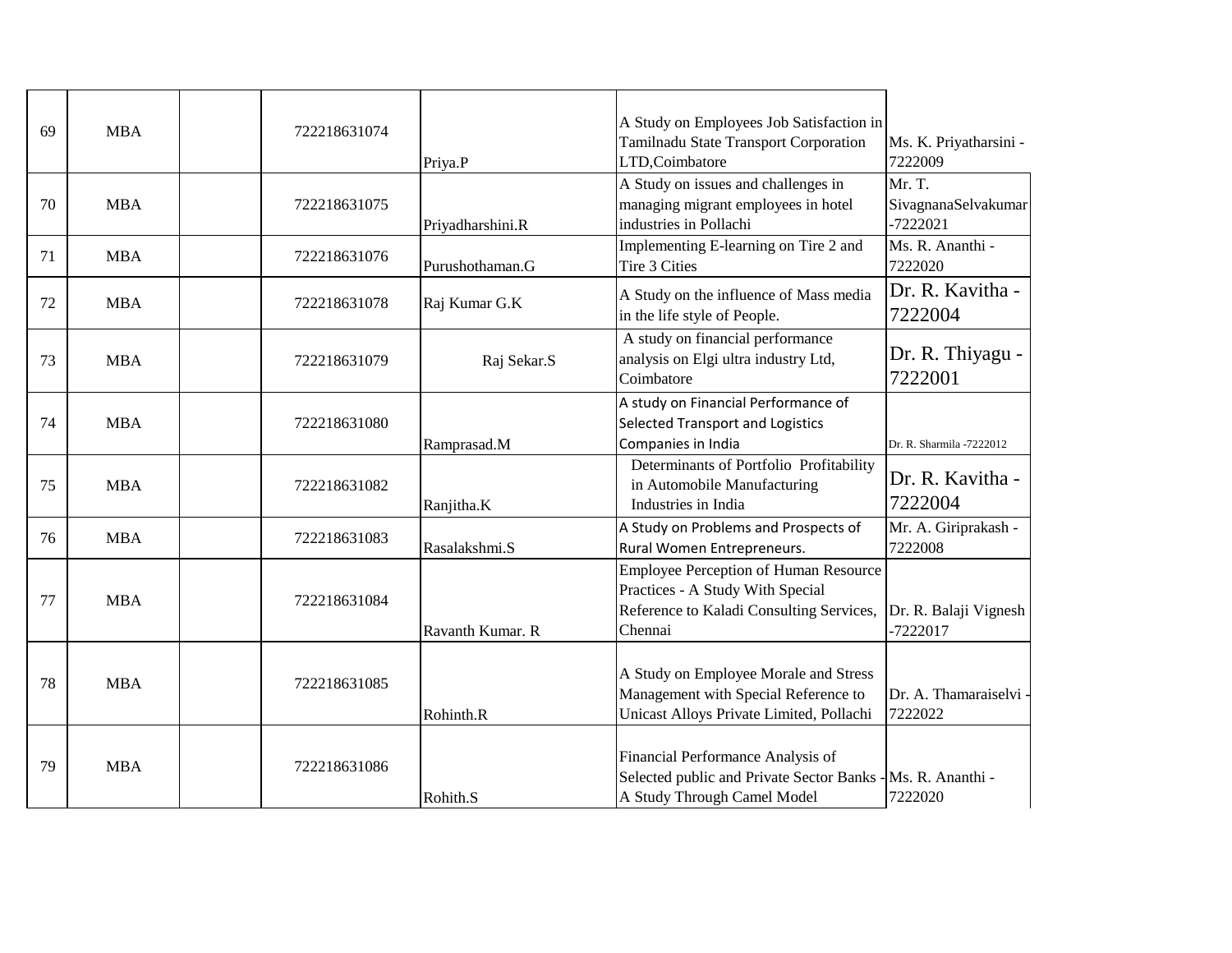|    |            |              |                    | A study in the work-life balance of       | Mr. T.                            |
|----|------------|--------------|--------------------|-------------------------------------------|-----------------------------------|
| 80 | <b>MBA</b> | 722218631087 |                    | women teachers in private schools in      | SivagnanaSelvakumar               |
|    |            |              | Rubikashri.K       | Tirupur                                   | $-7222021$                        |
|    |            |              |                    | <b>Effectiveness of Recruitment and</b>   |                                   |
| 81 | <b>MBA</b> | 722218631088 |                    | Selection Process - A Study with Special  |                                   |
|    |            |              |                    | <b>Reference to ABT Pacel Services</b>    | Dr. R. Balaji Vignesh             |
|    |            |              | Sangavi Priya.V    | Coimbatore                                | $-7222017$                        |
|    |            |              |                    | A Study of Supply Chain Practices and     |                                   |
| 82 | <b>MBA</b> | 722218631089 |                    | Performance in Roots Industries India     | Ms. M. Kunthavi -                 |
|    |            |              | Sangeethkumar. V   | Ltd, Coimbatore                           | 7222010                           |
|    |            |              |                    |                                           | Mr. T.                            |
| 83 | <b>MBA</b> | 722218631090 | Santhiya Devi.S    | <b>Customer Experience and Preference</b> | SivagnanaSelvakumar               |
|    |            |              |                    | towards re-targeting ads                  | $-7222021$                        |
|    |            |              |                    | A Study on financial performance          |                                   |
| 84 | <b>MBA</b> | 722218631092 |                    | analysis of Rhythm fashion Pvt Ltd.,      | Dr. R. Thiyagu -                  |
|    |            |              | Santhoshniranjan.K | Tirupur                                   | 7222001                           |
|    |            |              |                    |                                           |                                   |
| 85 | <b>MBA</b> | 722218631093 |                    | A Study on Financial performance of       |                                   |
|    |            |              | Sarmila.S          | Selected Private Sector Banks in India    | Dr. R. Sharmila -7222012          |
|    |            |              |                    | A Study on Financial Performance of       |                                   |
| 86 | <b>MBA</b> | 722218631094 |                    | Selected Private and Public Sector Bank   | Dr. A. Thamaraiselvi -            |
|    |            |              | Sasikumar.D        | in India                                  | 7222022                           |
|    |            |              |                    |                                           | Mr. T.                            |
| 87 | <b>MBA</b> | 722218631096 |                    | Effectiveness of E-recruitment - A study  | SivagnanaSelvakumar               |
|    |            |              | Shilla. S          | into job applicants perception            | $-7222021$                        |
|    |            |              |                    | A Study on Training and Development in    |                                   |
| 88 | <b>MBA</b> |              |                    | <b>Westwood Riverside Resort Pvt</b>      |                                   |
|    |            | 722218631097 |                    | Ltd,Munnar                                | Ms. K. Priyatharsini -<br>7222009 |
|    |            |              | Shoba.S            |                                           |                                   |
|    |            |              |                    | A Study on Service Quality                |                                   |
| 89 | <b>MBA</b> | 722218631098 | Sivaganesh.M       | (SERVQUAL Model) in Hospitals - With      |                                   |
|    |            |              |                    | Special Reference to UK Hospital,         | Dr. R. Balaji Vignesh             |
|    |            |              |                    | Udumalpet, Tirupur District               | $-7222017$                        |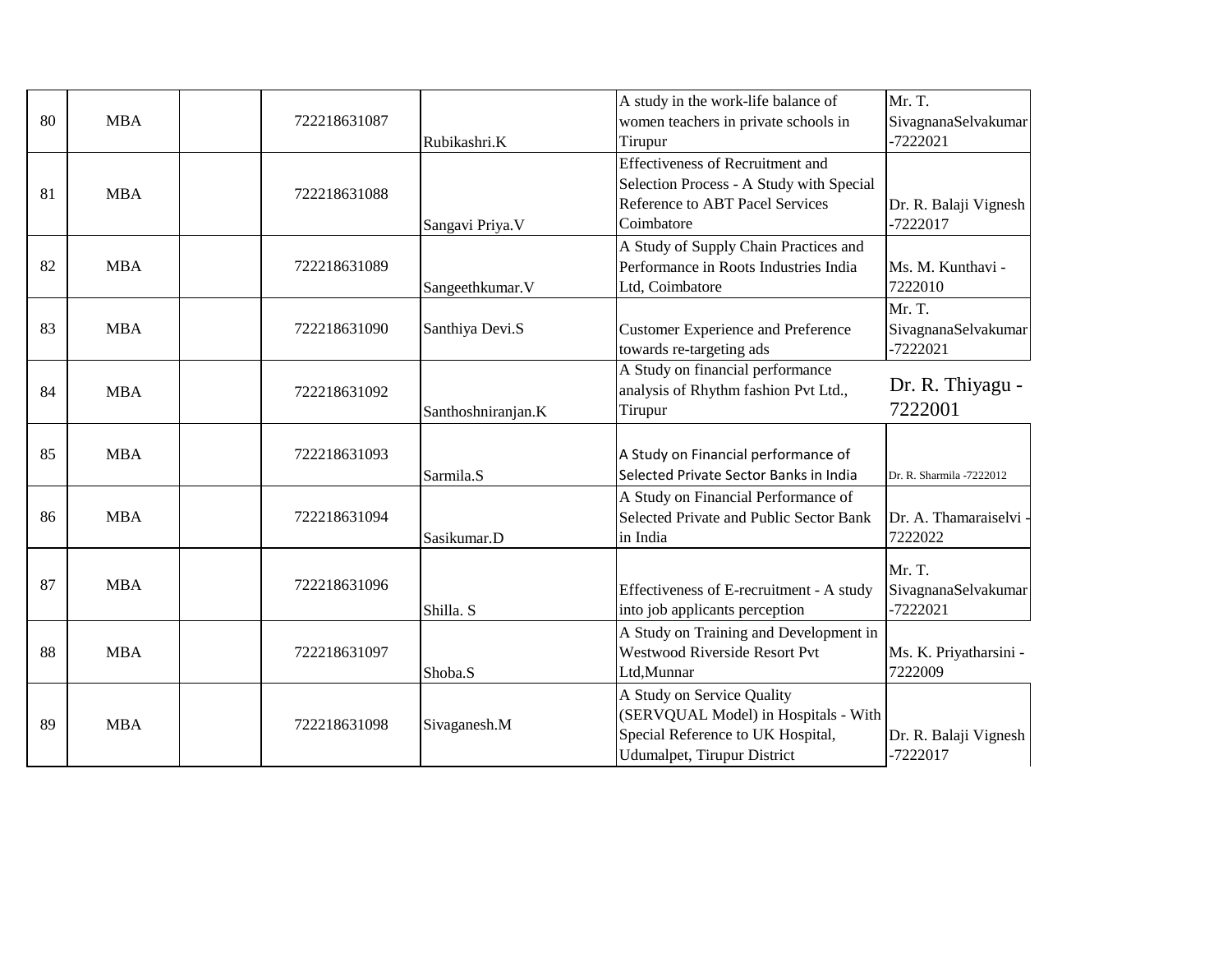| 90 | <b>MBA</b> | 722218631099 | Sivakumar.P     | A Study on Transportation Problem,<br>Transhipment Problem, Assignment<br>Problem and Supply Chain Management                                 | Ms. R. Ananthi -<br>7222020                 |
|----|------------|--------------|-----------------|-----------------------------------------------------------------------------------------------------------------------------------------------|---------------------------------------------|
| 91 | <b>MBA</b> | 722218631100 | Sivakumar R     | Retail Supply Chain Management<br>Developing A Performance Measurement<br>Model Using Key Performance Indicators   Ms. M. Kunthavi -<br>KPI's | 7222010                                     |
| 92 | <b>MBA</b> | 722218631101 | Sivaranjitham.S | A Study on the Impact of Information<br>Technology on Supply Chain<br>Management                                                              | Dr. A. Thamaraiselvi -<br>7222022           |
| 93 | <b>MBA</b> | 722218631102 | Sowfiyabegam.M  | A Study on Recent Profitability of<br><b>KARUR VYSYA BANK</b>                                                                                 | Dr. R. Kavitha -<br>7222004                 |
| 94 | <b>MBA</b> | 722218631103 | Sowntharya.S    | A study on Employees Engagement on E<br>Fund Corporation Pvt Ltd                                                                              | Ms. K. Priyatharsini -<br>7222009           |
| 95 | <b>MBA</b> | 722218631104 | Srimathi.N.S    | A Study on Importance of Employees<br>Communication in Supply Chain<br>Management                                                             | Ms. R. Ananthi -<br>7222020                 |
| 96 | <b>MBA</b> | 722218631105 | Srinivasan.R    | A Study on Supply Chain Management<br>With Referrence to Fast Moving<br>Consumer Goods (FMCG) Sector                                          | Ms. M. Kunthavi -<br>7222010                |
| 97 | <b>MBA</b> | 722218631106 | Subburaj.M      | A study on supply chain management in<br>small and medium auto ancillary units in<br>Coimbatore                                               | Mr. T.<br>SivagnanaSelvakumar<br>$-7222021$ |
| 98 | <b>MBA</b> | 722218631107 | Subramani.B.S   | A study factors affecting customers<br>online food ordering portal                                                                            | Dr. R. Thiyagu -<br>7222001                 |
| 99 | <b>MBA</b> | 722218631108 | Sudhakhar.D     | A Study on Customer Relationship<br>Management in Banking Sector                                                                              | Dr. A. Thamaraiselvi -<br>7222022           |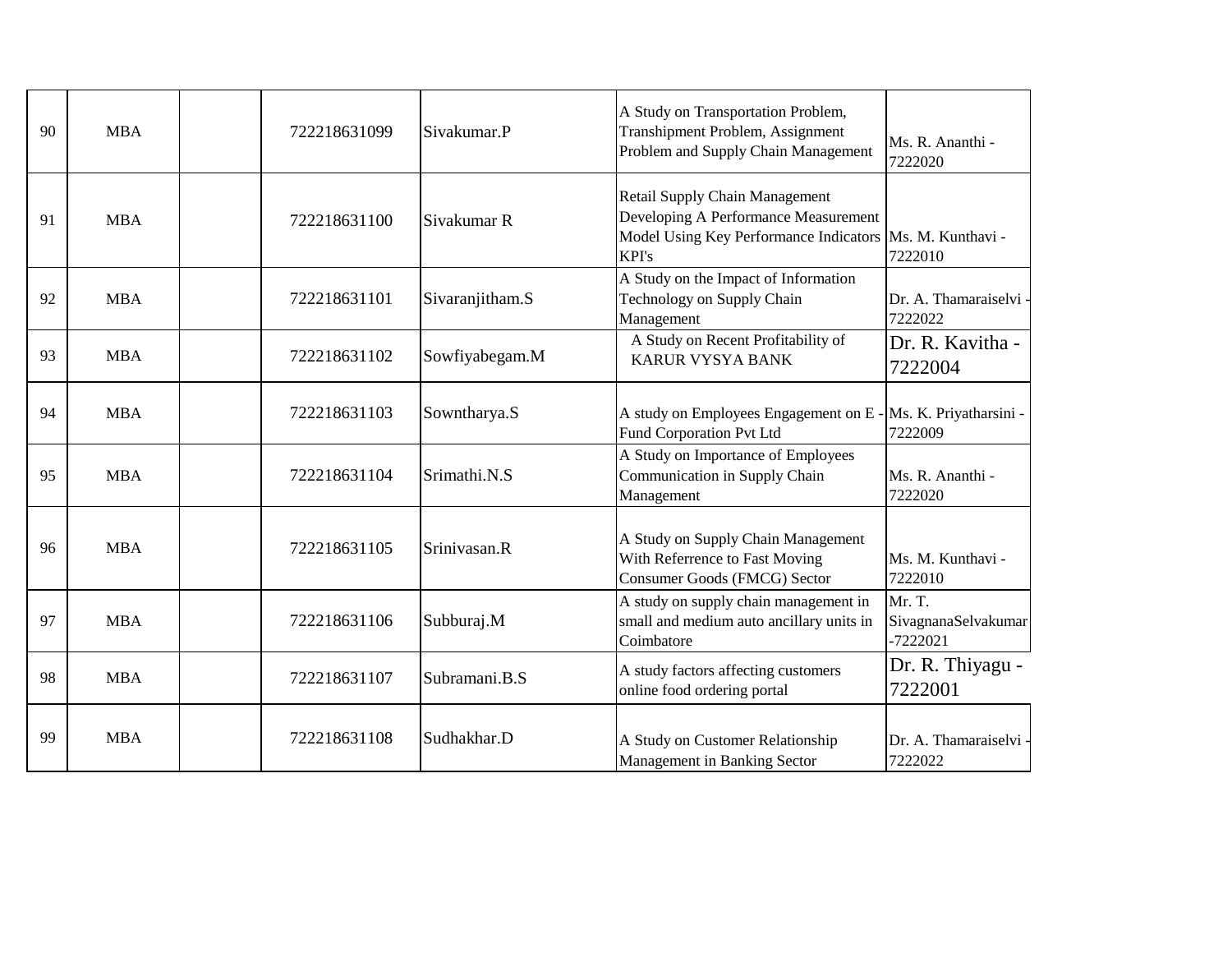| 100 | <b>MBA</b> | 722218631110 | Vaasukipiriyadharshini.G | A study On Workers Perception about<br>Health, Safety and Welfare Measures with<br>Special Reference to Everwin Textile<br>Mill Pvt Ltd, Kovilpalayam                                             | Ms. K. Priyatharsini -<br>7222009   |
|-----|------------|--------------|--------------------------|---------------------------------------------------------------------------------------------------------------------------------------------------------------------------------------------------|-------------------------------------|
| 101 | <b>MBA</b> | 722218631111 | Vasumathi.M              | A Study on the Work Environment<br>Factors Determining the Job Satisfaction<br>and Work Efficiency of Employees With<br>Special Reference to ABT Industries<br>Limited - Dairy Division, Pollachi | Dr. R. Balaji Vignesh<br>$-7222017$ |
| 102 | <b>MBA</b> | 722218631112 | Vignesh.R                | A Study of Logistics and Packaging<br>Management with Reference to Courier<br>Sector                                                                                                              | Dr. A. Thamaraiselvi<br>7222022     |
| 103 | <b>MBA</b> | 722218631113 | VigneshKumar.V           | Employee Engagement Practices in<br>Packaging Industry - A Stuidy With<br>Special Reference to PK Pack,<br>Coimbatore                                                                             | Dr. R. Balaji Vignesh<br>$-7222017$ |
| 104 | <b>MBA</b> | 722218631114 | Vignesh Raja.D           | A Study on Workign Capital Management<br>on Bannari Amman Spinning Mills<br>Limited, Coimbatore                                                                                                   | Ms. R. Ananthi -<br>7222020         |
| 105 | <b>MBA</b> | 722218631115 | Vinitha.R                | Warehuse Management and It's Three<br>Dimentional Reference to VRL Logistics,<br>Selvapuram                                                                                                       | Ms. M. Kunthavi -<br>7222010        |
| 106 | <b>MBA</b> | 722218631116 | Vinothkumar.N            | A study on Working Capital Management<br>in Poras Technologies India Pvt Ltd,<br>Coimbatore                                                                                                       | Dr. R. Sharmila -7222012            |
| 107 | <b>MBA</b> | 722218631117 | Vinupriya.R              | A Study on Multimodal Transporation<br>with Special Reference to Coimbatore<br>District                                                                                                           | Dr. A. Thamaraiselvi<br>7222022     |
| 108 | <b>MBA</b> | 722218631118 | Yogiram.PM               | A Study on Perception of employee<br>towards frequently changing jobs-with<br>special reference to ABT Maruthi<br>Services, Pollachi                                                              | Dr. R. Kavitha -<br>7222004         |